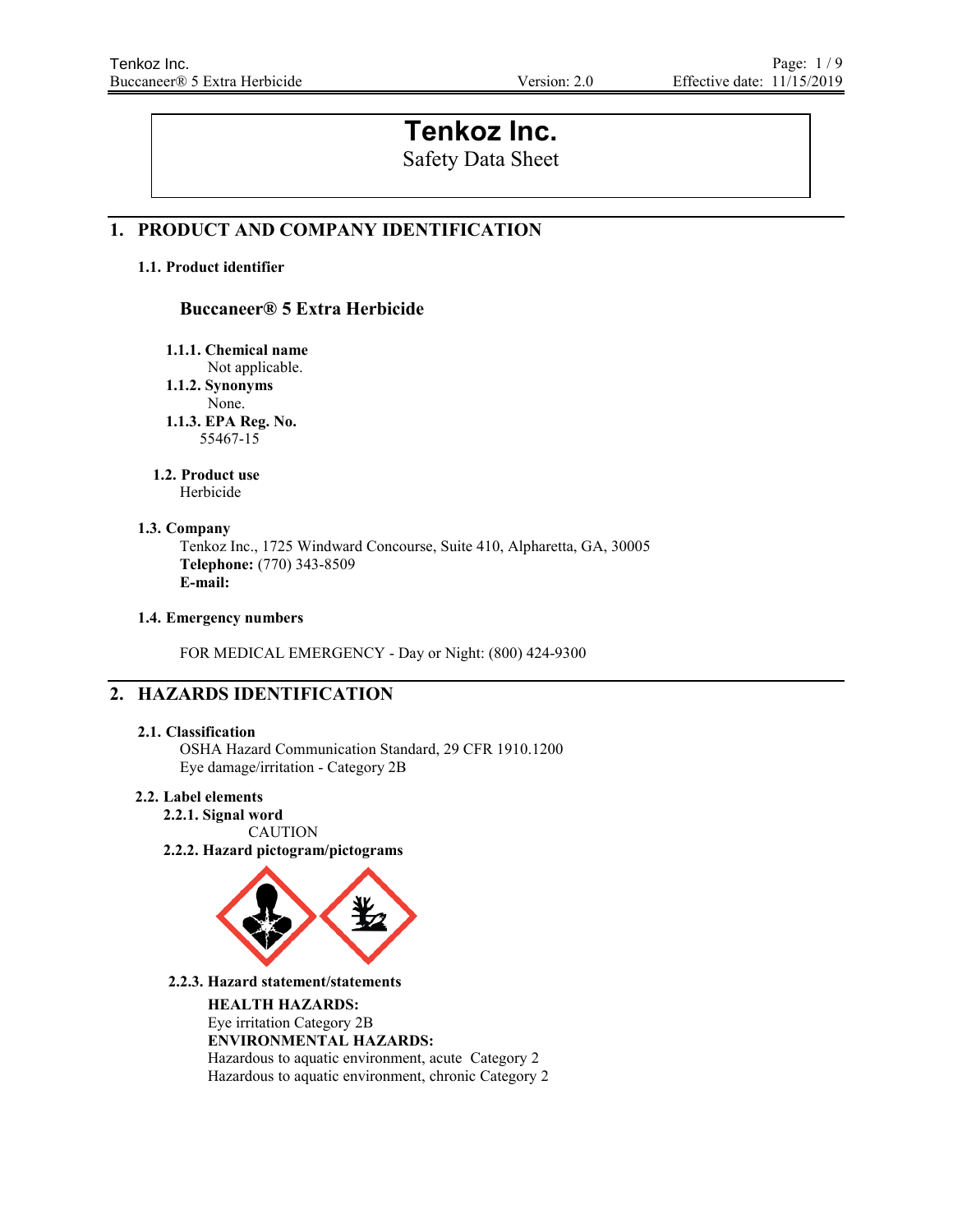#### **2.2.4. Precautionary statement/statements**

IF IN EYES: Rinse cautiously with water for several minutes. Remove contact lenses, if present and easy to do. Continue rinsing. If eye irritation persists: Get medical attention.

Collect spillage.

Dispose of contents in accordance with local, state and federal regulations.

#### **2.3. Appearance and odor (colour/odor/form)**

Transparent greenish/yellow, odorless, liquid

#### **2.4. OSHA Status**

This product is hazardous according to the OSHA Hazard Communication Standard, 29 CFR 1910.1200. Refer to section 11 for toxicological and section 12 for environmental information.

# **3. COMPOSITION/INFORMATION ON INGREDIENTS**

#### **Active ingredient**

Isopropylamine salt of N-(phosphonomethyl)glycine; {Isopropylamine salt of glyphosate}

#### **Composition**

| <b>COMPONENT</b>                  | CAS No.    | $\frac{6}{1}$ % by weight (approximate) |
|-----------------------------------|------------|-----------------------------------------|
| Isopropylamine salt of glyphosate | 38641-94-0 | 53.8                                    |
| Other ingredients                 |            | 46.∠                                    |

Trade secret composition.

# **4. FIRST AID MEASURES**

Use personal protection recommended in section 8.

#### **4.1. Description of first aid measures**

- **4.1.1. Eye contact:** If in eyes, hold eye open and rinse slowly and gently for 15-20 minutes. Remove contact lenses, if present, after first 5 minutes, then continue rinsing. Call a poison control center or doctor for treatment advice.
- **4.1.2. Skin contact:** Take off contaminated clothing. Rinse skin immediately with plenty of water for 15- 20 minutes. Call a poison control center or doctor for treatment advice.
- **4.1.3. Inhalation:** If inhaled, move person to fresh air. If person is not breathing, call emergency number or ambulance, then give artificial respiration, preferably mouth-to-mouth, if possible. Call a poison control center or doctor for treatment advice.
- **4.1.4. Ingestion:** Call poison control center or doctor immediately for treatment advice. Have person sip a glass of water if able to swallow. Do not induce vomiting unless told to do so by the poison center or doctor. Do not give anything by mouth to an unconscious person.

#### **4.2. Most important symptoms and effects, both acute and delayed**

- **4.2.1. Eye contact, short term:** May cause temporary eye irritation.
- **4.2.2. Skin contact, short term:** Not expected to produce significant adverse effects when recommended use instructions are followed.
- **4.2.3. Inhalation, short term:** Harmful by inhalation.
- **4.2.4. Single ingestion:** Harmful if swallowed. Causes gastrointestinal tract irritation.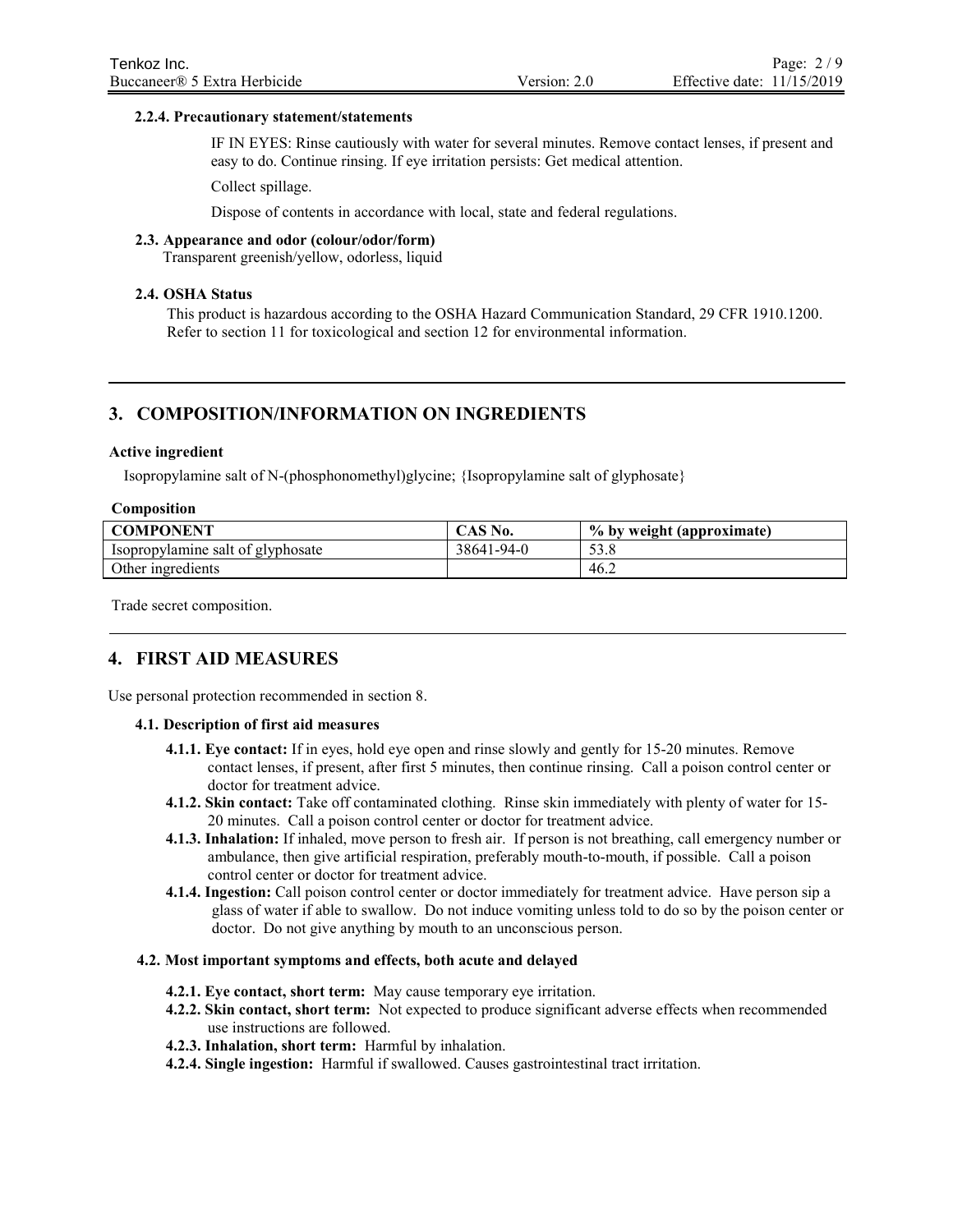#### **4.3. Indication of any immediate medical attention and special treatment needed**

**4.3.1. Advice to doctors:** This product is not an inhibitor of cholinesterase.

**4.3.2. Antidote:** Treatment with atropine and oximes is not indicated.

# **5. FIRE-FIGHTING MEASURES**

#### **5.1. Extinguishing media**

**5.1.1. Recommended**: For large fires: foam or water spray. For small fires: dry chemical or carbon dioxide

#### **5.2. Special hazards**

**5.2.1. Unusual fire and explosion hazards**: This product reacts with galvanized steel or unlined steel (except stainless steel) to produce hydrogen gas that may form a highly combustible gas mixture which could flash or explode. Minimise use of water to prevent environmental contamination. Dike area to prevent runoff and contamination of water sources. Dispose of fire control water later. Environmental precautions: see section 6.

**5.2.2. Hazardous products of combustion**: Carbon monoxide (CO), nitrogen oxides (NOx), phosphorus oxides (PxOy)

**5.3. Fire fighting equipment:** Self-contained breathing apparatus. Equipment should be thoroughly decontaminated after use.

**5.4. Flash point**: Does not flash.

### **6. ACCIDENTAL RELEASE MEASURES**

#### **6.1. Personal precautions**

Use personal protection recommended in section 8.

#### **6.2. Environmental precautions**

SMALL QUANTITIES: Low environmental hazard. LARGE QUANTITIES: Minimise spread. Contain spillage with sand bags or other means. Keep out of drains, sewers, ditches and water ways.

#### **6.3. Methods for cleaning up**

SMALL QUANTITIES: Absorb small spills on sand, vermiculite or other inert absorbent. Place contaminated material in appropriate container for disposal.

LARGE QUANTITIES: Dike large spills using absorbent or impervious material such as clay or sand. Recover and contain as much free liquid as possible for reuse. Allow absorbed material to solidify, and scrape up for disposal. After removal, scrub the area with detergent and water and neutralize with dilurte alkaline solutions of soda ash, or lime.

Do not allow washwaters to enter waterways.

Large spills may be reportable to the National Response Center (800-424-8802) and to state and/or local agencies.

Refer to section 13 for disposal of spilled material. Use handling recommendations in Section 7 and personal protection recommendations in Section 8.

# **7. HANDLING AND STORAGE**

Good industrial practice in housekeeping and personal hygiene should be followed. Users should:

Wash hands before eating, drinking, chewing gum, using tobacco, or using the toilet.

Remove clothing immediately if product gets inside, then wash thoroughly and put on clean clothing.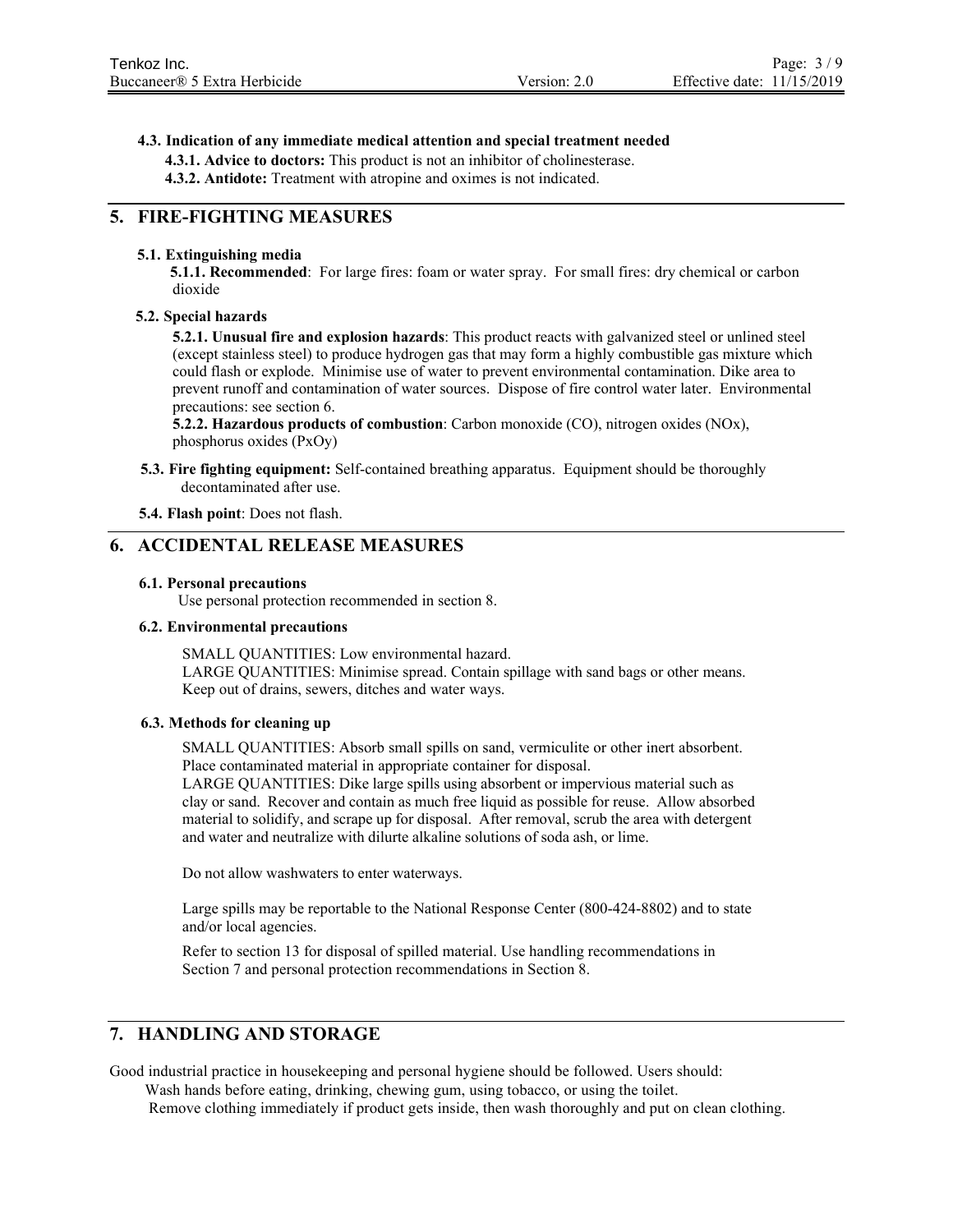# **7.1 Precautions for safe handling**

Avoid contact with eyes, skin and clothing. Avoid breathing spray mist. Users should wash hands before eating, drinking, chewing gum, using tobacco or using the toilet. Remove clothing if pesticide gets inside. Then wash thoroughly and put on clean clothing.

Spray solutions of this product should be mixed, stored and applied using only stainless steel, aluminum, fiberglass, plastic or plastic-lined containers.

DO NOT MIX, STORE OR APPLY THIS PRODUCT OR SPRAY SOLUTIONS OF THIS PRODUCT IN GALVANIZED STEEL OR UNLINED STEEL (EXCEPT STAINLESS STEEL ) CONTAINERSOR SPRAY TANKS. This product or spray solutions of this product react with such containers and tanks to produce hydrogen gas which may form a highly combustible gas mixture. This gas mixture could flash or explode, causing serious personal injury, if ignited by open flame, spark, welder's torch, lighted cigarette or other ignition source.

#### **7.2. Conditions for safe storage**

**Compatible materials for storage**: stainless steel, fibreglass, plastic, glass lining.

STORE ABOVE 10 F (-12 C) TO KEEP PRODUCT FROM CRYSTALLIZING. Crystals will settle to the bottom. If allowed to crystallize, place in a warm room 68 F (20 C) for several days to redissolve and shake, roll or agitate to mix well before using.

**Incompatible materials for storage**: galvanised steel, unlined mild steel. Do not contaminate water, foodstuff, feed or seed by storage or disposal.

# **8. EXPOSURE CONTROLS/PERSONAL PROTECTION**

#### **8.1. Airborne exposure limits**

| <b>Components</b>                 | <b>Exposure Guidelines</b>                                    |
|-----------------------------------|---------------------------------------------------------------|
| Isopropylamine salt of glyphosate | No specific occupational exposure limit has been established. |
| Other ingredients                 | No specific occupational exposure limit has been established. |

**8.2. Engineering controls:** Have eye wash facilities immediately available at locations where eye contact can occur.

### **8.3. Recommendations for personal protective equipment**

**8.3.1. Eye protection:** To avoid contact with eyes, wear chemical goggles. An emergency eyewash or water supply should be readily accessible to the work area.

**8.3.2. Skin protection:** To avoid contact with skin, wear long pants, long-sleeved shirt, socks and shoes. Users should remove PPE (Personal Protective Equipment) immediately after handling this product. Wash the outside of gloves before removing. As soon as possible, wash thoroughly and change into clean clothing. Follow manufacturer's instructions for cleaning/maintaining PPE. If no such instructions for washables exist, use detergent and hot water. Keep and wash PPE separately from other laundry.

**8.3.3. Respiratory protection:** Not normally required. If vapors or mists exceed acceptable levels, wear NIOSH approved air-purifying respirator with cartridges/canisters approved for use against pesticides.

Personal hygiene is an important work practice exposure control measure and the following general measures should be taken when working with or handling this material: 1) do not store, use and/or consume foods, beverages, tobacco products, or cosmetics in areas wher this material is stored; 2) wash hands and face carefully before eating, drinking, using tobacco, applying cosmetics or using the toilet.

# **9. PHYSICAL AND CHEMICAL PROPERTIES**

These physical data are typical values based on material tested but may vary from sample to sample. Typical values should not be construed as a guaranteed analysis of any specific lot or as specifications for the product.

|                                                 | Colour/colour range: Transparent greenish/yellow - brown |
|-------------------------------------------------|----------------------------------------------------------|
| Odour: Slight                                   |                                                          |
|                                                 | Form: Liquid                                             |
| Physical form changes (melting, boiling, etc.): |                                                          |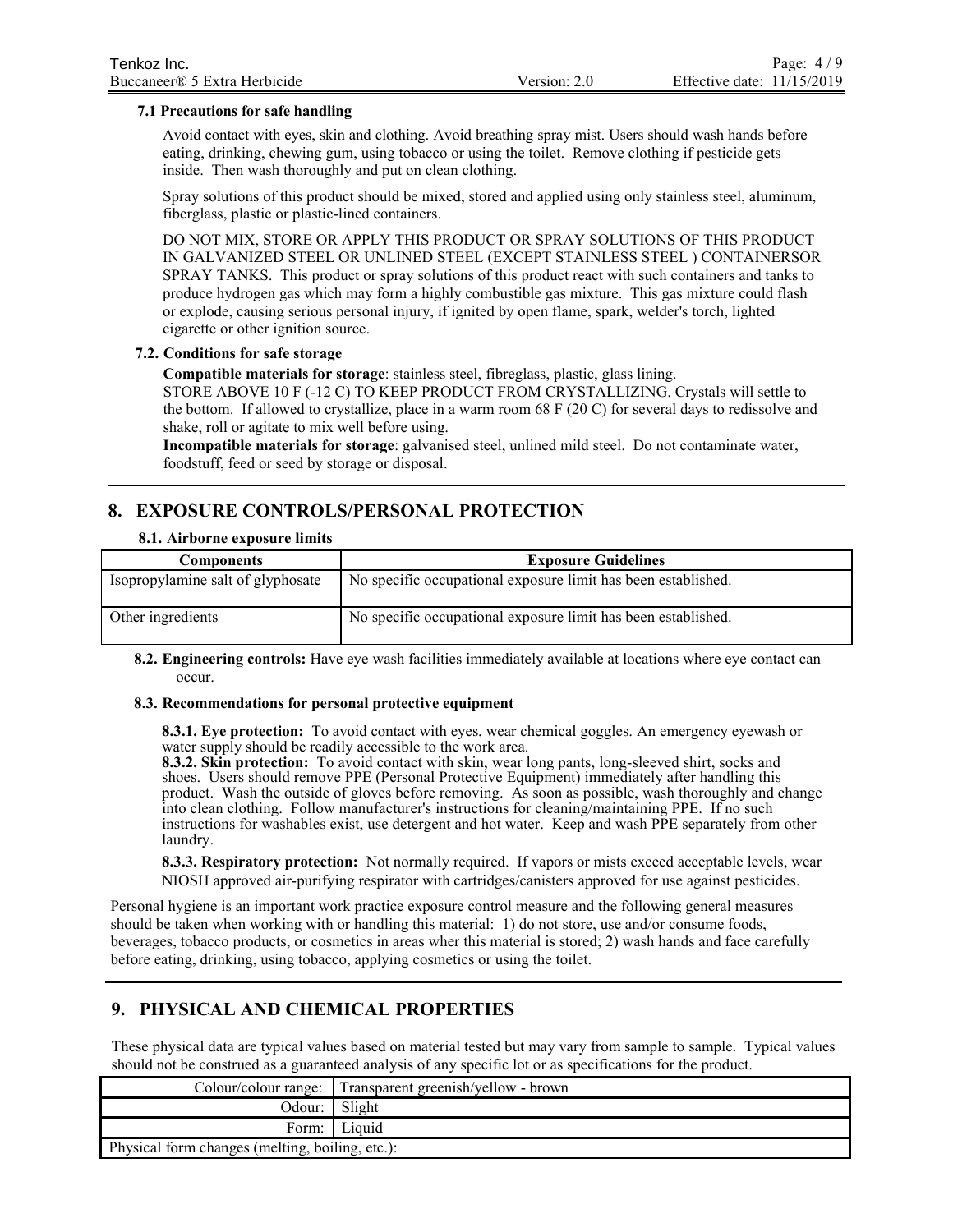| Melting point:                                         | Not applicable.                                                         |
|--------------------------------------------------------|-------------------------------------------------------------------------|
| Boiling point:                                         | No data.                                                                |
| Flash point:                                           | Does not flash.                                                         |
| Explosive properties:                                  | No explosive properties unless improperly stored (see section 5 $\&$ 7) |
| Auto ignition temperature:                             | 443 °C                                                                  |
| Self-accelerating decomposition<br>temperature (SADT): | No data.                                                                |
|                                                        |                                                                         |
| Oxidizing properties:                                  | No data.                                                                |
| Specific gravity:                                      | 1.1655 20 °C / 20 °C                                                    |
| Vapour pressure:                                       | No significant volatility; aqueous solution.                            |
| Vapour density:                                        | Not applicable.                                                         |
| Evaporation rate:                                      | No data.                                                                |
| Dynamic viscosity:                                     | No data.                                                                |
| Kinematic viscosity:                                   | No data.                                                                |
| Density:                                               | 1.1655 g/cm3 @ 20 °C                                                    |
| Solubility:                                            | Water: Soluble                                                          |
| pH:                                                    | 4.7                                                                     |
| Partition coefficient:                                 | $log Pow: < -3.2$ @ 25 °C (glyphosate)                                  |

# **10. STABILITY AND REACTIVITY**

# **10.1. Reactivity**

Reacts with galvanised steel or unlined mild steel to produce hydrogen, a highly flammable gas that could explode.

# **10.2. Stability**

Stable under normal conditions of handling and storage.

# **10.3.Possibility of hazardous reactions**

Reacts with galvanised steel or unlined mild steel to produce hydrogen, a highly flammable gas that could explode.

# **10.4.Incompatible materials**

Galvanised steel;unlined mild steel

# **11. TOXICOLOGICAL INFORMATION**

This section is intended for use by toxicologists and other health professionals.

**Likely routes of exposure:** Skin contact, eye contact, inhalation

# **Potential health effects**

**Eye contact, short term:** May cause temporary eye irritation.

**Skin contact, short term:** Slightly toxic and slightly irritating based on toxicity studies.

**Inhalation, short term:** Low inhalation toxicity.

**Single ingestion:** Slightly toxic based on toxicity studies. No significant adverse health effects are expected to develop if only small amounts (less than a mouthful) are swallowed. Causes gastrointestinal tract irritation.

# **Similar formulation**

# **Acute oral toxicity**

**Rat, LD50 (limit test)**: > 5,000 mg/kg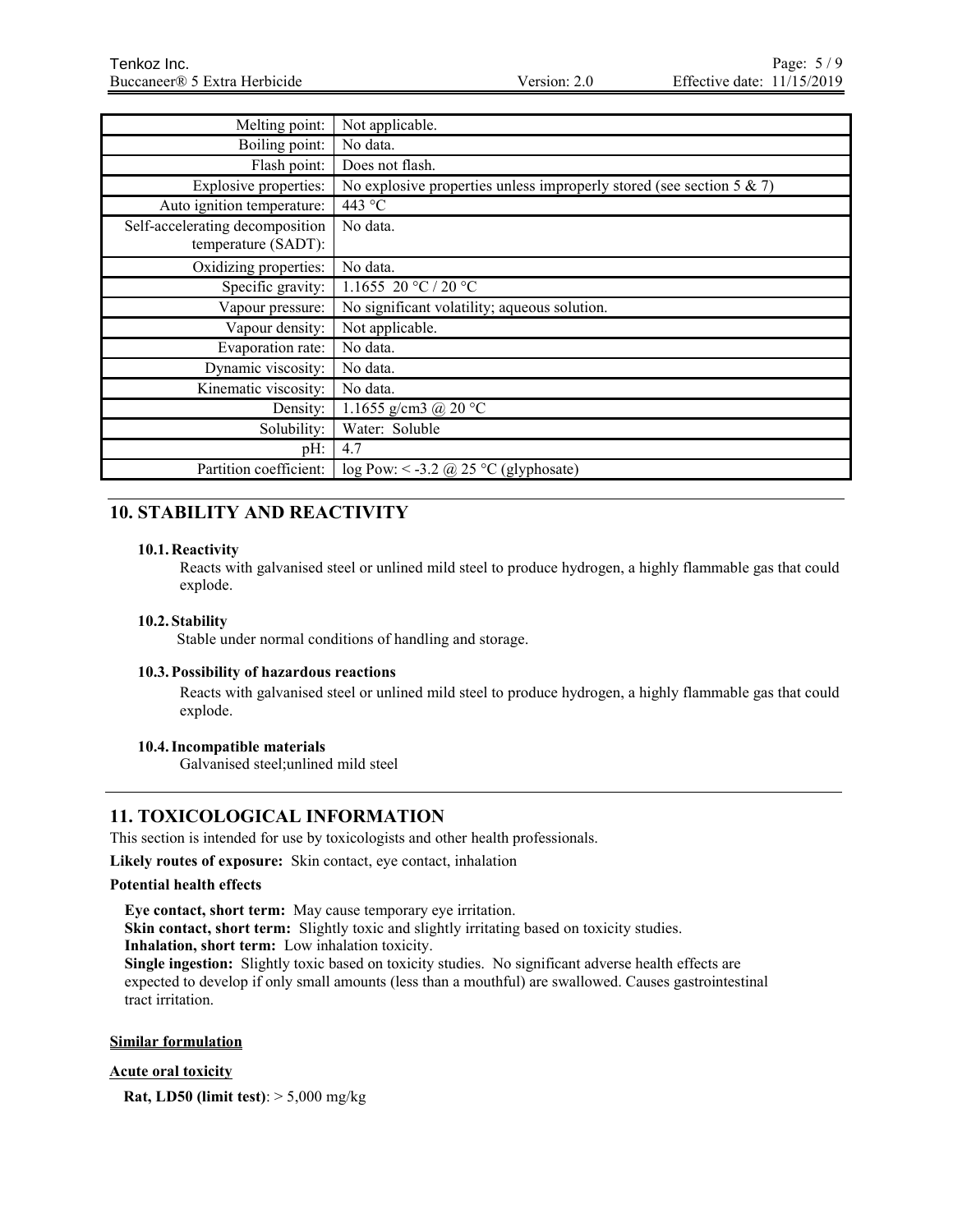# **Acute dermal toxicity**

**Rat, LD50 (limit test)**: > 5,000 mg/kg

### **Acute inhalation toxicity**

**Rat:** 4-hr LC50: >2.05mg/l (no mortality at highest dose tested)

#### **Eye irritation**

**Rabbit:** Moderately irritating (MMTS=18.0)

**Skin irritation**

 **Rabbit**: Non-irritating (PDII=1.7)

#### **Skin sensitization**

**Guinea pig**: Not a contact sensitizer in guinea pigs following repeated skin exposure.

# **N-(phosphonomethyl)glycine; {glyphosate acid}**

#### **Genotoxicity**

Glyphosate has produced no genetic changes in a variety of standard tests using animals and animal or bacterial cells. **Carcinogenicity/Chronic Health Effects**

Prolonged overexposure to glyphosate may cause effects to the liver. EPA has given glyphosate a Group E classification (evidence of non-carcinogenicity in humans). Canada PMRA has classified glyphosate as noncarcinogenic. In 2015 IARC classified glyphosate as a probable human carcinogen Group 2A based on limited human evidence and some evidence in animals.

#### **Reproductive/Developmental Toxicity**

Reproductive effects in rats only in the presence of significant maternal toxicity. In animal studies, glyphosate did not cause birth defects in animals; other effects wer seen in the fetus only at doses which caused toxic effects to the mother.

# **12. ECOLOGICAL INFORMATION**

#### **Data on Glyphosate IPA**

96-hour LC50 Rainbow trout: >1000 mg/l 48-hour EC50 Daphnia: 930 mg/l 72-hour ErC50 Algae: 166 mg/l

#### **Data on Glyphosate Acid**

96-hour LC50 Bluegill: 120 mg/l 96-hour LC50 Rainbow trout: 786 mg/l 48-hour EC50 Daphnia: 780 mg/l 96-hour EC50 Diatoms: 1.3 mg/l 14-day EC50 Duckweed: 25.5 mg/l 72-hour EC50 Algae: 450 mg/l Bobwhite Quail Acute Oral LD50: >3,851 mg/kg Bobwhite Quail 5-day Dietary LC50: >4,640 ppm Mallard Duck 5-day Dietary LC50: >4,640 ppm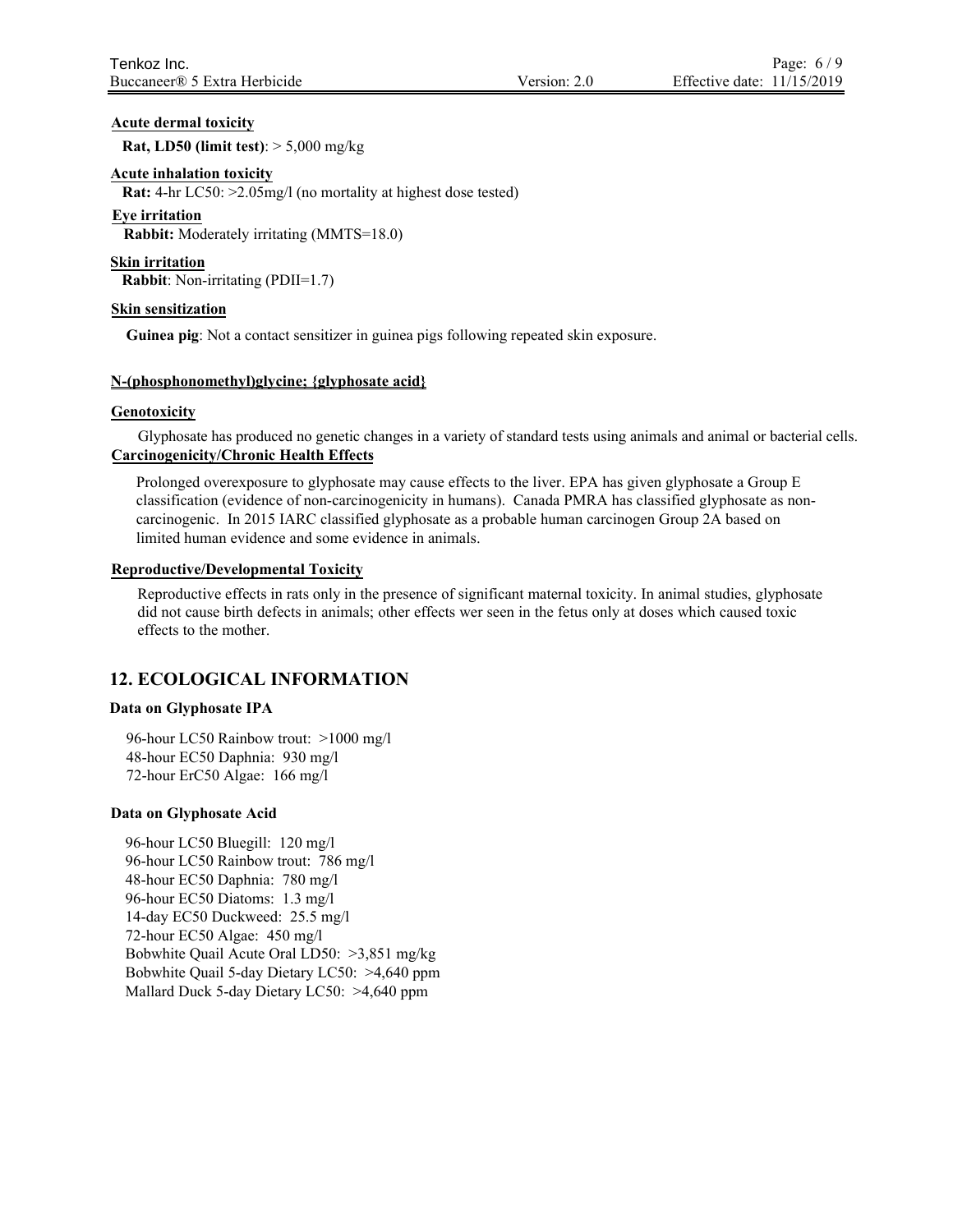#### **Environmental Fate:**

In the environment glyphosate adsorbs strongly to soil and is expected to be immobile in soil. Glyphosate is readily degraded by soil microbes to AMPA (aminomethyl phosphonic acid) that is further degraded to carbon dioxide. Glyphosate and AMPA are unlikely to enter ground water due to their strong adsorptive characteristics. Terrestrially-applied glyphosate has the potential to move into surface waters through soil erosion because it may be adsorbed to soil particles suspended in the runoff. Aquatic applications registered for certain formulations may also result in glyphosate entering surface waters. Complete degradation is slow, but dissipation in water is rapid because glyphosate is bound in sediments and has low biological availability to aquatic organisms. These characteristics suggest a low potential for bioconcentration in aquatic organisms and this has been verified by laboratory investigations of glyphosate bioconcentration in numerous marine and freshwater organisms with and without soil. The maximum whole body bioconcentration factors for fish were observed to be less than 1X. Bioconcentration factors for sediment dwelling mollusks and crayfish tended to be slightly higher, but were always less than 10X. In addition, any residues accumulated in organisms were rapidly eliminated.

# **13. DISPOSAL CONSIDERATIONS**

#### **13.1.Waste treatment methods**

#### **13.1.1. Product**

Wastes resulting from use of this product that cannot be used or chemically reprocesed should be disposed of in a landfill approved for pesticide disposal or in accordance with applicable Federal, State or local procedures. Emptied container retains vapors and product residue. Observe all labeled safeguards until container is cleaned, reconditioned or destroyed.

#### **13.1.2. Container**

**13.1.2.1 Non-refillable containers:** Do not reuse or refill this container. Triple rinse or pressure rinse container (or equivalent) promptly after emptying.

**Triple rinse as follows:** Empty the remaining contents into application equipment or a mix tank and drain for 10 seconds after the flow begins to drip. Fill the container 1/4 full with water and recap. Shake for 10 seconds. Pour rinsate into application equipment or a mix tank or store rinsate for later use or disposal. Drain for 10 seconds after the flow begins to drip. Repeat this procedure two more times.

**Pressure rinse as follows:** Empty the remaining contents into application equipment or a mix tank and continue to drain for 10 seconds after the flow begins to drip. Hold container upside down over application equipment or mix tank or collect rinsate for later use or disposal. Insert pressure rinsing nozzle in the side of the container, and rinse at about 40 PSI for at least 30 seconds. Drain for 10 seconds after the flow begins to drip.

Offer for recycling if available or puncture and dispose of in a sanitary landfill, or by incineration, or, if allowed by state and local authorities, by burning. If burned, stay out of smoke.

**13.1.2.1 Refillable containers:** Refill this container with glyphosate only. Do not reuse this container for any other purpose.

When this container is empty, replace the cap and seal all openings that have been made during usage and return the container to the point of purchse, or to an alternate location designated by the manufacturer at the time of purchase of this product. If not returned, clean the empty container and offer for recycling, if availble.

Cleaning the container before final disposal is the responsibility of the person disposing of the container. Cleaning before refilling is the responsibility of the re-filler.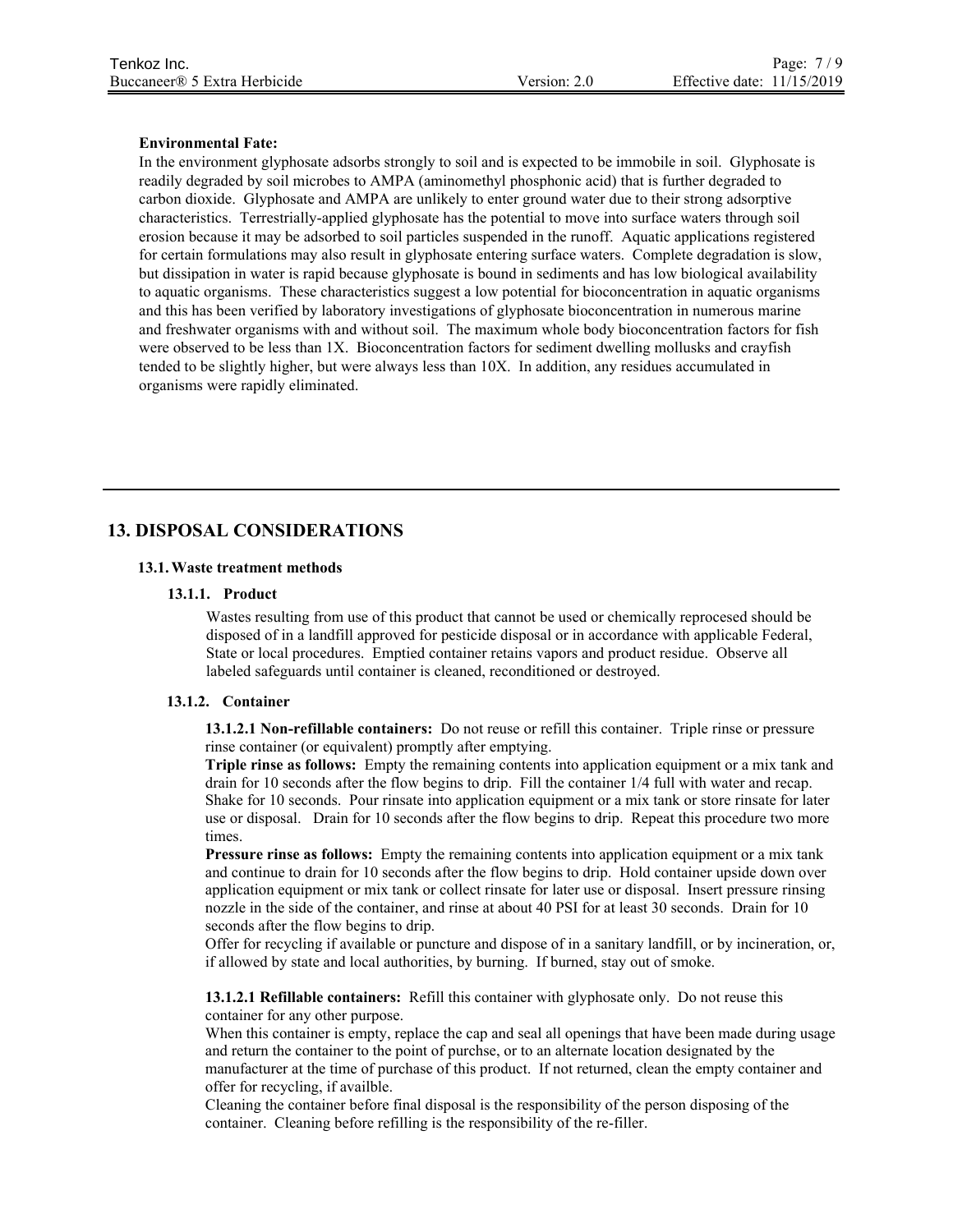To clean the container before final disposal, empty the remaining contents from the container into application equipment or mix tank. Fill the container about 10 percent full with water. Agitate vigorously or re-circulate water with the pump for 2 minutes. Pour or pump rinsate into application equipment or rinsate collection system. Repeat this rinsing process two more times. If the container container cannot be refilled, offer for recycling if available or puncture and dispose of in a sanitary landfill, or by incineration, or, if allowed by State and local authorities, by burning. If burned, stay out of smoke.

# **14. TRANSPORT INFORMATION**

The data provided in this section is for information only. Please apply the appropriate regulations to properly classify your shipment for transportation.

# **14.1. US Dept. of Transportation (DOT) Hazardous Materials Regulations (49 CFR Parts 105-180)**

Non Regulated

#### **14.2.IMDG Code**

Non Regulated

#### **14.3.IATA/ICAO**

Non Regulated

# **15. REGULATORY INFORMATION**

#### **15.1.Environmental Protection Agency**

**15.1.1. TSCA Inventory** Exempt

### **15.1.2. SARA Title III Rules**

Section 311/312 Hazard Categories: Acute Health, Chronic Health Section 302 Extremely Hazardous Substances: Not applicable. Section 313 Toxic Chemical(s): Not applicable.

#### **15.1.3. CERCLA Reportable quantity**

Not applicable.

#### **15.1.4. RCRA Waste Code**

Under RCRA, it is the responsibility of the product user to determine at the time of disposal, whether a material containing the product or derived from the product should be classified as a hazardous waste.

#### **15.1.5. Federal Insecticide, Fungicide, Rodenticide Act (FIFRA)**

This chemical is a pesticide product registered by the United States Environmental Protection Agency and is subject to certain labeling requirements under federal pesticide law. These requirements differ from the classification criteria and hazard information required for safety data sheets (SDS), and for workplace labels of non-pesticide chemicals. The hazard information required on the pesticide label is reproduced below. The pesticide label also includes other important information, including directions for use.

CAUTION. Causes moderate eye irritation. Harmful if swallowed or inhaled. Avoid contact with eyes, skin or clothing. Avoid breathing spray mist. Wash thoroughly with soap and water after handling.